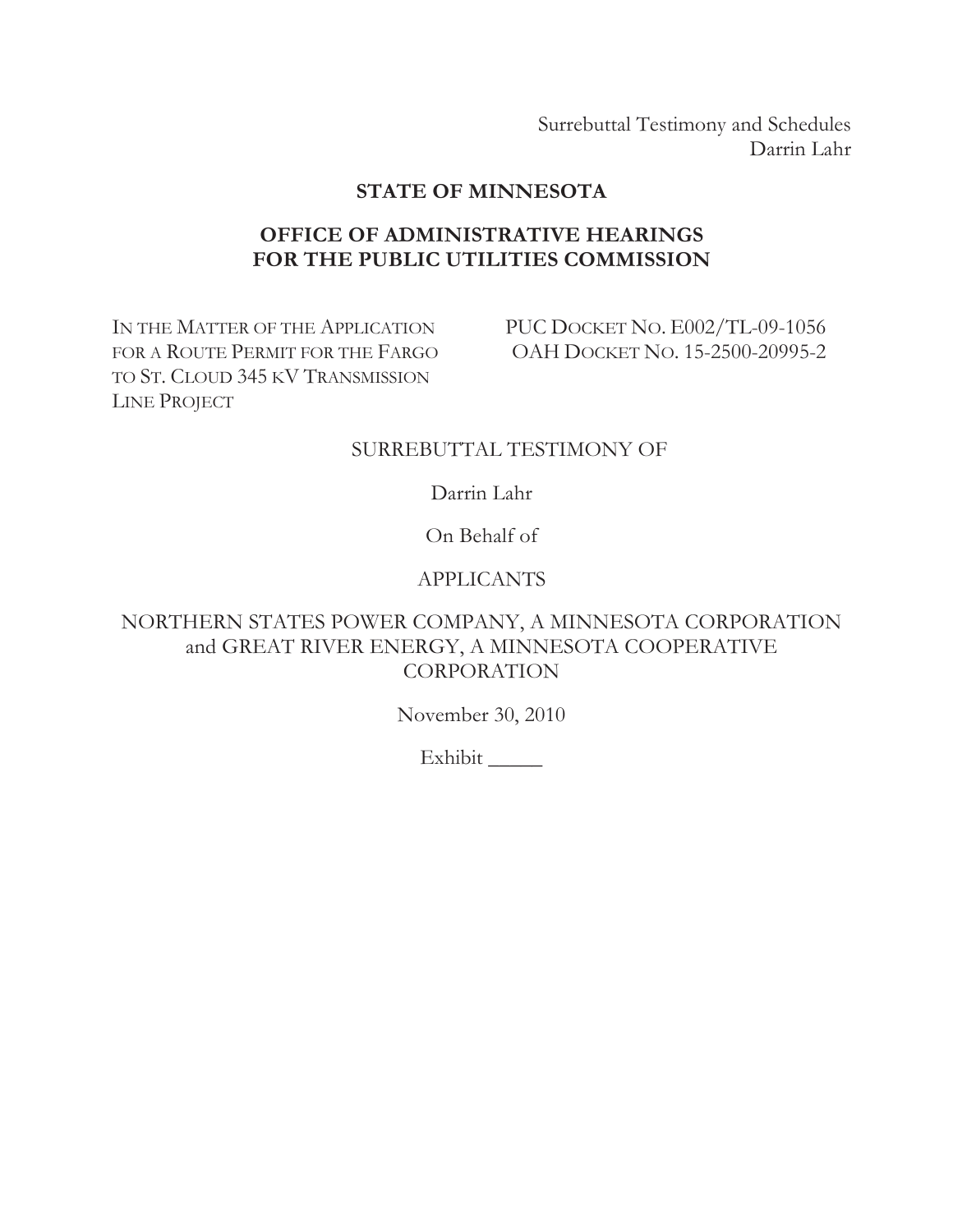# **TABLE OF CONTENTS**

# **Page**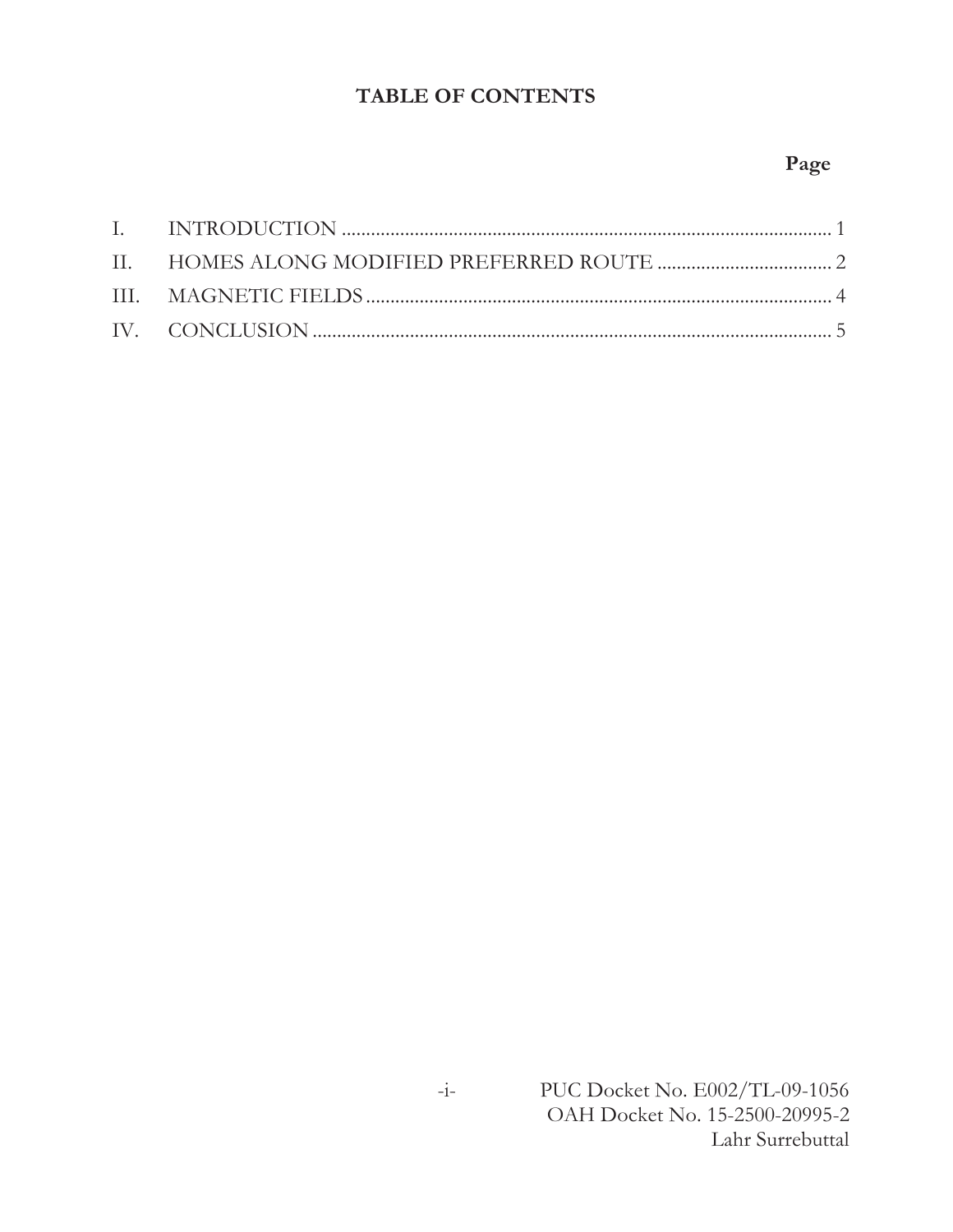| 1              |       |                              | <b>INTRODUCTION</b><br>Ι.                                                                                                                |
|----------------|-------|------------------------------|------------------------------------------------------------------------------------------------------------------------------------------|
| 2              | Q.    | PLEASE STATE YOUR NAME.      |                                                                                                                                          |
| 3              | A.    | Darrin Lahr.                 |                                                                                                                                          |
| 4              | Q.    |                              | HAVE YOU PREVIOUSLY PROVIDED TESTIMONY IN THIS PROCEEDING ON                                                                             |
| 5              |       | <b>BEHALF OF APPLICANTS?</b> |                                                                                                                                          |
| 6              | A.    |                              | Yes. I provided Direct and Rebuttal testimony.                                                                                           |
| 7              | Q.    |                              | WHAT IS THE PURPOSE OF YOUR SURREBUTTAL TESTIMONY?                                                                                       |
| 8              | A.    |                              | I am providing Surrebuttal testimony to update our analysis of concerns raised                                                           |
| 9              |       |                              | by North Route Citizens' Alliance ("NoRCA") regarding house counts along                                                                 |
| 10             |       |                              | the segments of the Modified Preferred Route ("MPR") and Route A between                                                                 |
| 11             |       | Sauk Center and St. Cloud.   |                                                                                                                                          |
| 12             | Q.    |                              | WHAT SCHEDULES ARE ATTACHED TO YOUR TESTIMONY?                                                                                           |
| 13<br>14<br>15 | $A$ . | Schedule 15:                 | North Route Citizens' Alliance Response to Applicants'<br>Information Request No. 1 (Nov. 17, 2010) (written<br>response and table only) |
| 16<br>17       |       | Schedule 16:                 | Homes within 500 feet of Modified Preferred Route<br>Alignment (Sauk Centre to St. Cloud)                                                |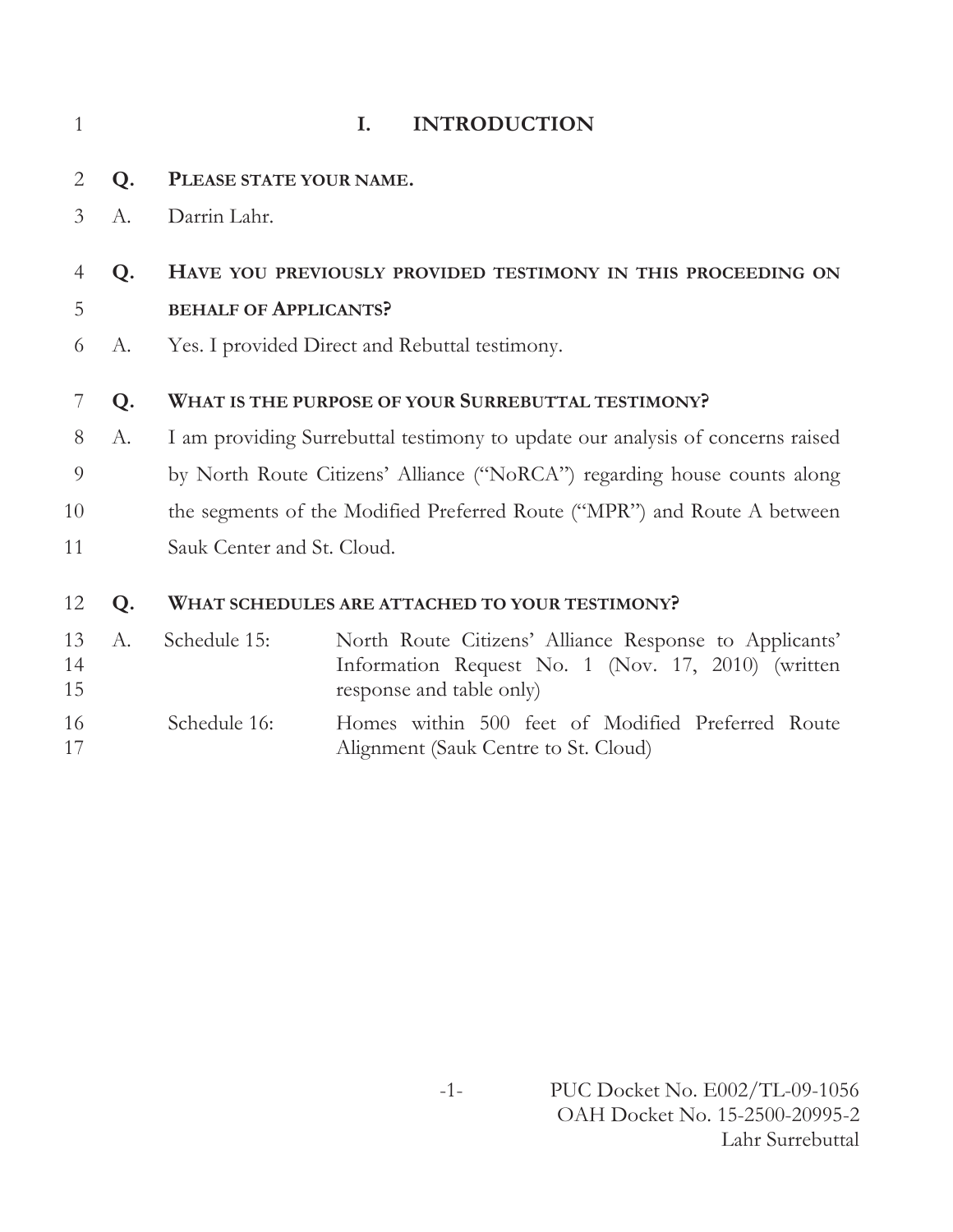# **II. HOMES ALONG MODIFIED PREFERRED ROUTE**

 **Q. THE DIRECT TESTIMONY FILED ON BEHALF OF NORCA STATED THAT "AS MANY AS 115 HOMES" LOCATED WITHIN 500 FEET OF THE MODIFIED PREFERRED ROUTE WERE NOT IDENTIFIED IN DEIS. IN YOUR REBUTTAL TESTIMONY, YOU STATED THAT APPLICANTS HAD REQUESTED ADDITIONAL INFORMATION REGARDING THESE CLAIMS. DID NORCA PROVIDE ADDITIONAL INFORMATION?** 

 A. Yes. On November 17, 2010, NoRCA provided responses to Applicants' Information Request No. 1. A copy of the written response and table included in NoRCA's response are attached as **Schedule 15**.

#### **Q. PLEASE SUMMARIZE THE INFORMATION NORCA PROVIDED.**

 A. Initially, NoRCA clarified that "NoRCA suggested there would be a total of 115 homes in preferred corridor, Not an additional 115." *Id.* In its response, NoRCA listed addresses for homes it believes are located within 500 feet of the Modified Preferred Route, Route A, or the north/south segment near the 16 Cuarry Substation where the Modified Preferred Route and Route A overlap. Specifically, NoRCA listed 13 addresses that are common to both routes and an additional 6 for each, totaling 25 in all. My understanding is that NoRCA members drove the routes, personally inspected the properties and at times contacted the landowners for additional information.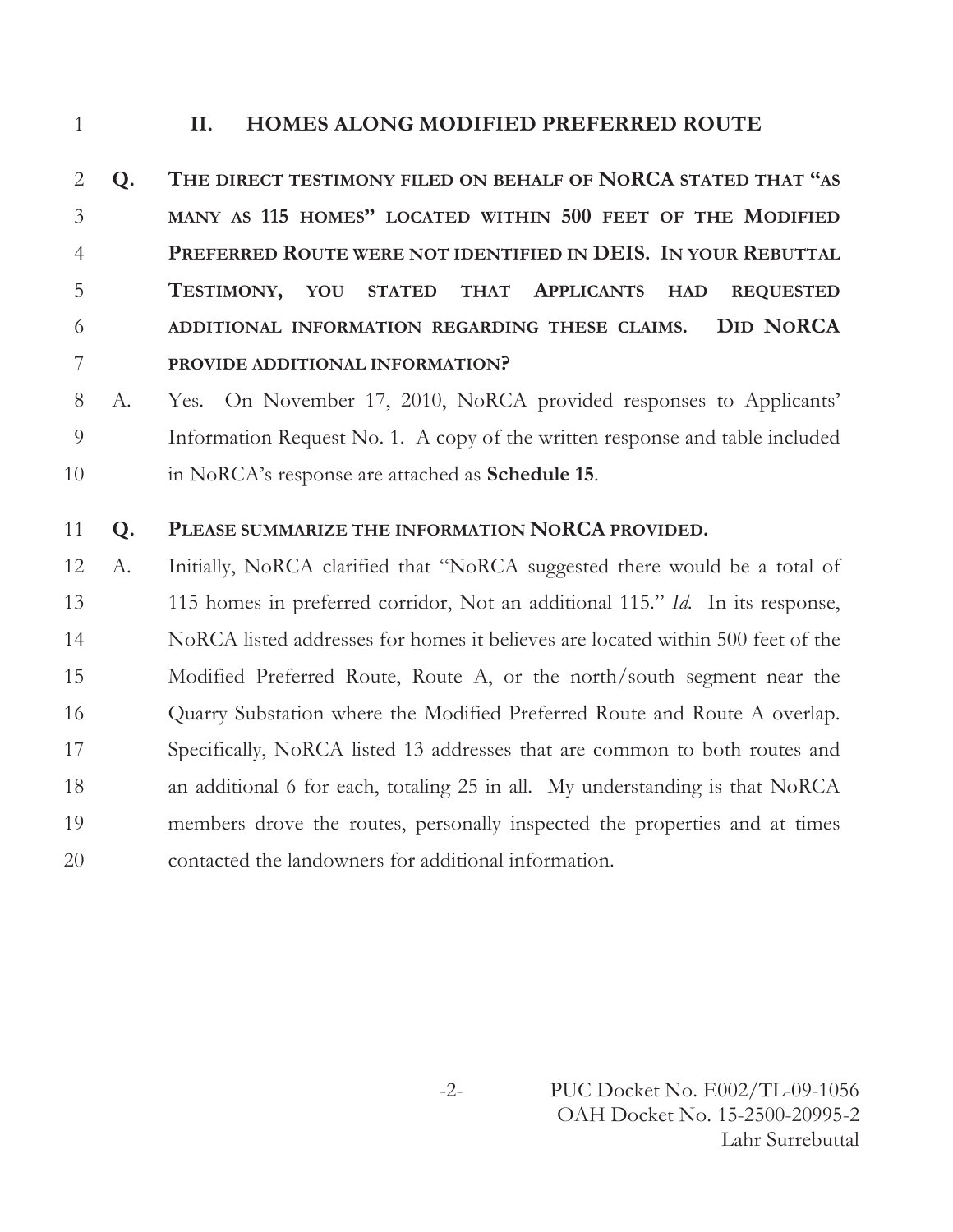# **Q. NORCA'S CLAIMS RELATE SPECIFICALLY TO THE DRAFT ENVIRONMENTAL STATEMENT ("DEIS"), WHICH WAS PREPARED BY THE OFFICE OF ENERGY SECURITY. WHAT INFORMATION CAN APPLICANTS PROVIDE?**

 A. While I cannot respond directly to what is in the DEIS, I can provide Applicants' analysis of NoRCA's list with respect to what Applicants included in the Route Permit Application and in testimony.

# **Q. WHAT ARE APPLICANTS' COUNTS FOR HOMES WITHIN 500 FEET OF THE MODIFIED PREFERRED ROUTE AND ROUTE A ALIGNMENTS BETWEEN THE QUARRY SUBSTATION AND SAUK CENTER?**

 A. Applicants have identified 83 homes within 500 feet of the Modified Preferred Route alignment and 116 homes for Route A. *See* Schedule 8 (Lahr Rebuttal), p. 9 of 9.

# **Q. WHAT IS APPLICANTS' ASSESSMENT OF THE ADDITIONAL ADDRESSES NORCA PROVIDED?**

 A. Applicants analyzed the list and evaluated the locations based on a review of 2009 aerial photography. Applicants' specific comments regarding each address are provided in **Schedule 16**. A summary for the 25 addresses is as follows:

| 19        | Farther than 500 feet from alignment: | $6(5 \text{ overlap}, 1 \text{ Route A})$ |
|-----------|---------------------------------------|-------------------------------------------|
| <b>20</b> | Confirmed Previously Omitted:         | 3 (1 MPR, 2 Route A)                      |
| 21        | Included in prior counts              | $3(2 \text{ overlap}, 1 \text{ MPR})$     |
| 22        | Inconclusive:                         |                                           |
| 23        | TOTAL.                                | 25                                        |

-3- PUC Docket No. E002/TL-09-1056 OAH Docket No. 15-2500-20995-2 Lahr Surrebuttal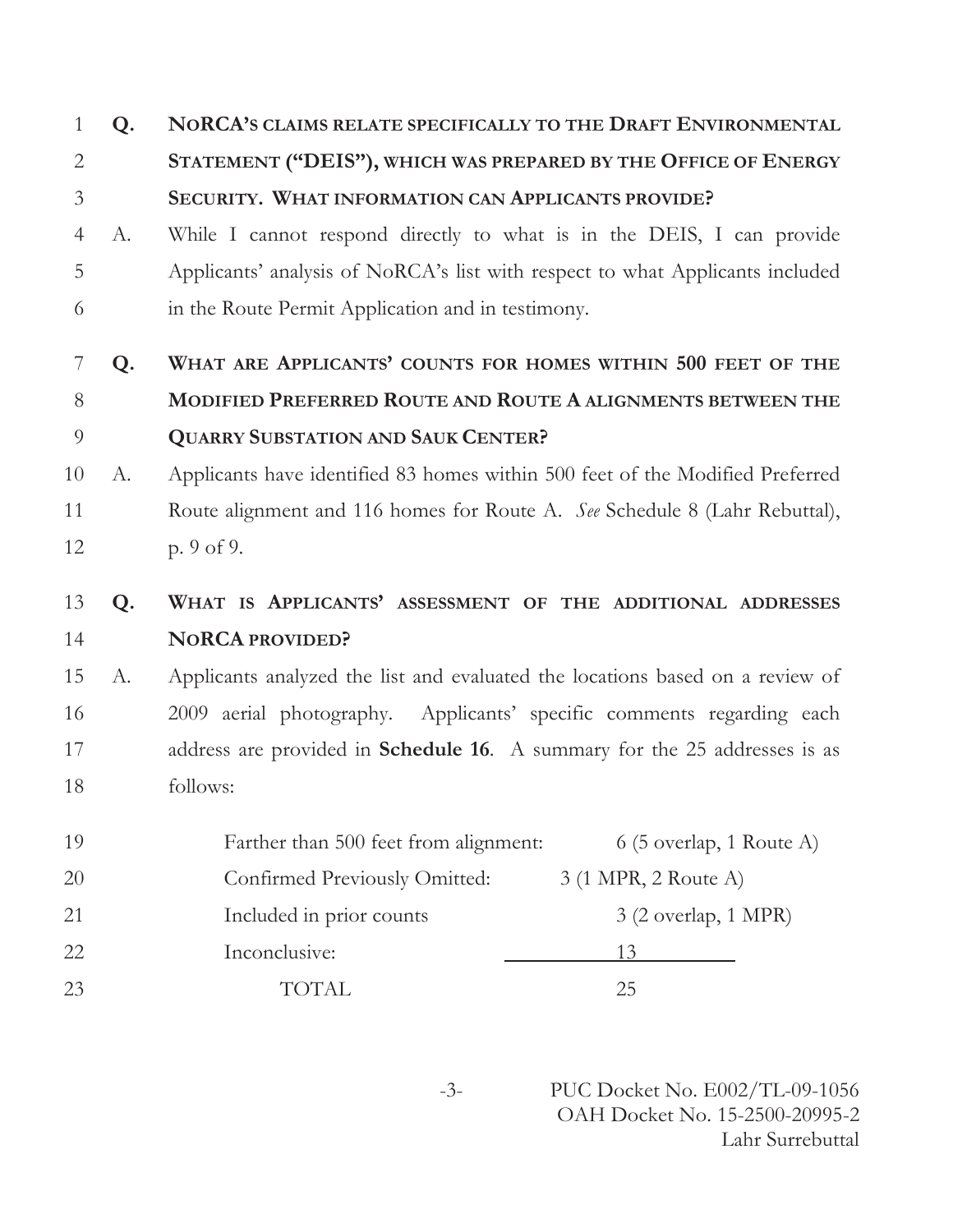"Inconclusive" means that based on our methods, we were unable to locate a building at the address given or we were unable to determine the use of the specific building as residential.

# **Q. DOES YOUR ANALYSIS CHANGE APPLICANTS' ASSESSMENT OF THE RELATIVE RESIDENTIAL IMPACTS OF THE ROUTES UNDER CONSIDERATION?**

A. No.

**Q. WHY NOT?** 

 A. It is important to use the same analytic methodology for all of the routes being evaluated in order to fairly compare them. Applicants undertook an analysis of all routes using aerial photography and on-site review from public areas. NoRCA used a different methodology for the Modified Preferred Route and Route A by contacting individual landowners. To make an apples to apples comparison across all routes, this same methodology would need to be applied.

### **III. MAGNETIC FIELDS**

# **Q. SINCE YOUR PRIOR TESTIMONY WAS FILED, HAVE ADDITIONAL ISSUES BEEN RAISED WITH REGARD TO MAGNETIC FIELDS?**

 A. Yes. NoCapX2020 has raised questions regarding magnetic field calculations provided by Applicants, including Schedule 7 to my Direct Testimony, and issued discovery requests relating to magnetic fields and health effects. In response, Applicants have submitted the Surrebuttal testimony of Daniel Kline and Dr. Peter Valberg. Mr. Kline will now be addressing the information contained in Schedule 7. Dr. Valberg will provide testimony regarding magnetic fields and health effects.

> -4- PUC Docket No. E002/TL-09-1056 OAH Docket No. 15-2500-20995-2 Lahr Surrebuttal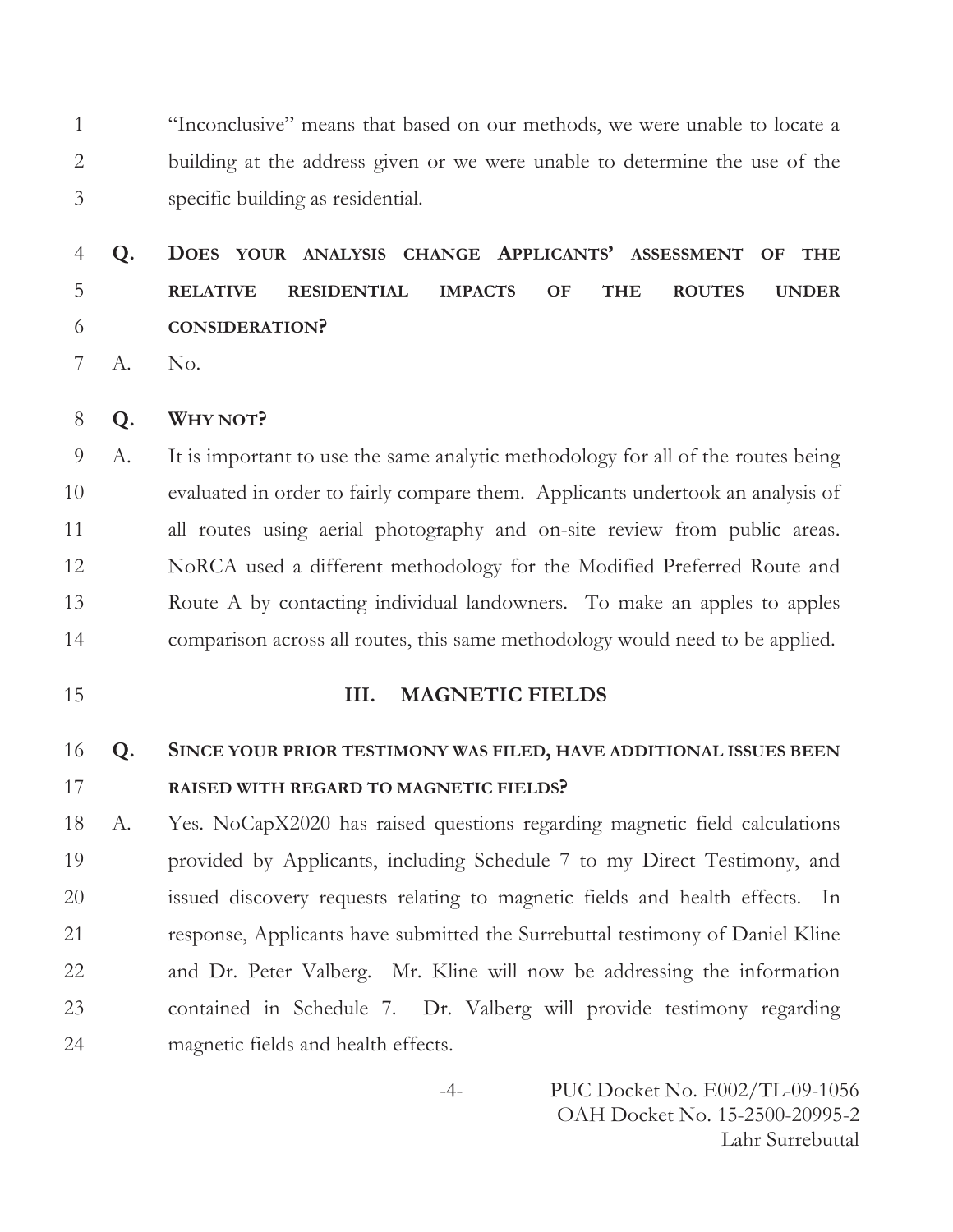|  | IV. CONCLUSION                                             |
|--|------------------------------------------------------------|
|  | 2 Q. DOES THIS CONCLUDE YOUR PRE-FILED REBUTTAL TESTIMONY? |
|  | 3 A. Yes.                                                  |
|  |                                                            |

3046566

-5- PUC Docket No. E002/TL-09-1056 OAH Docket No. 15-2500-20995-2 Lahr Surrebuttal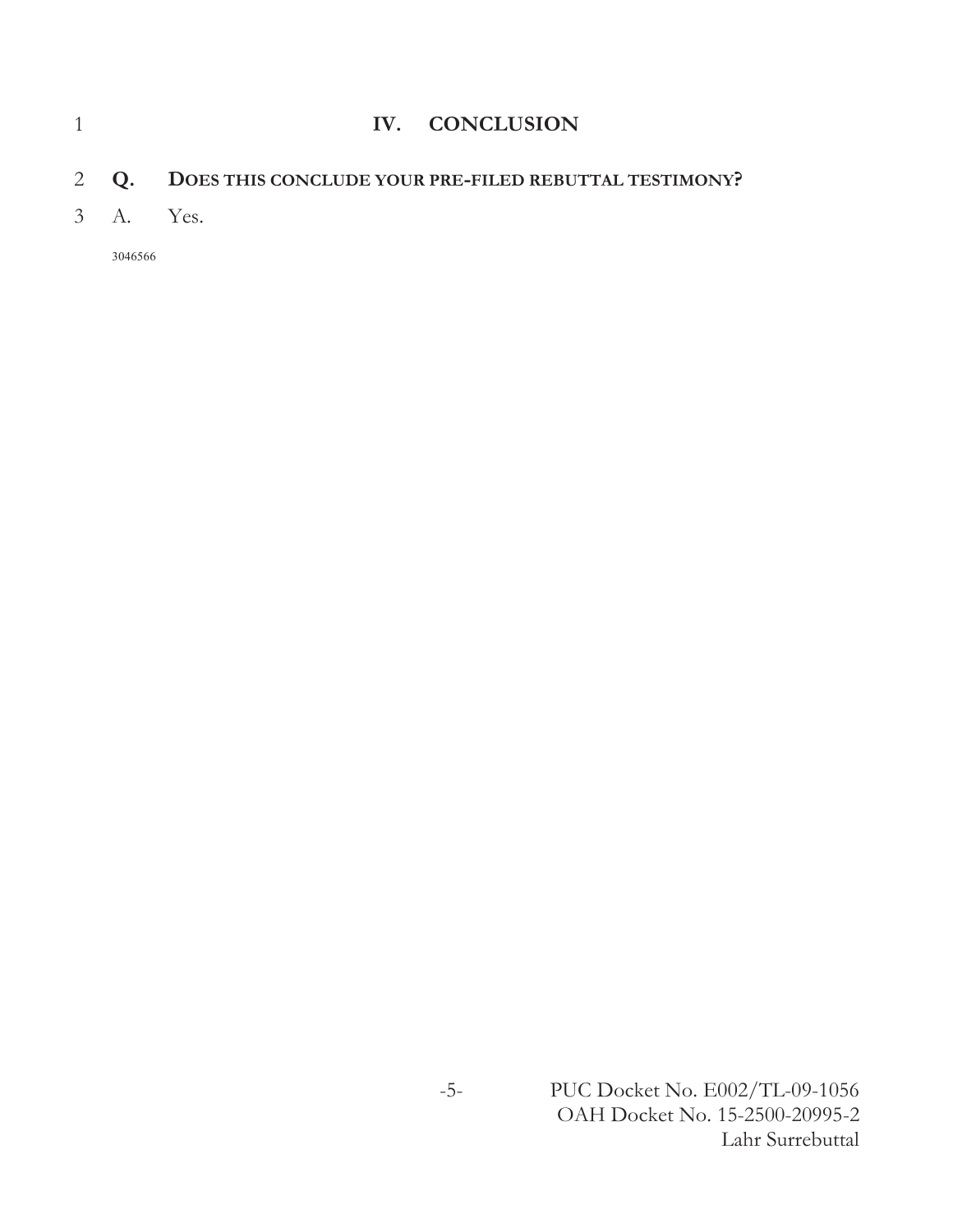Lahr Surrebuttal Testimony Schedule 15 MPUC Docket No. E-002, ET-2/TL-09-1056 OAH Docket No. 15-2500-20995-2 Page 1 of 4

# **North Route Citizens Alliance**

November 17, 2010

Lisa M. Agrimonti Briggs and Morgan 2200 IDS Center 80 South 8<sup>th</sup> Street Minneapolis, MN 55402-2157

Re: In the Matter of the Application for a Route Permit for the Fargo to St. Cloud 345 kV Transmission Line Project. MPUC Docket No. E002, ET-2TL-09-1056 OAH Docket No. 15-2500-20995-2

Dear Ms. Agrimonti

Please find attached the answers and detail to the Information Request No. 1 to The North Route Citizens Alliance.

Sincerely,

Brent Schmitt North Route Citizens Alliance (320)249-1542 bschmitt@bernicks.com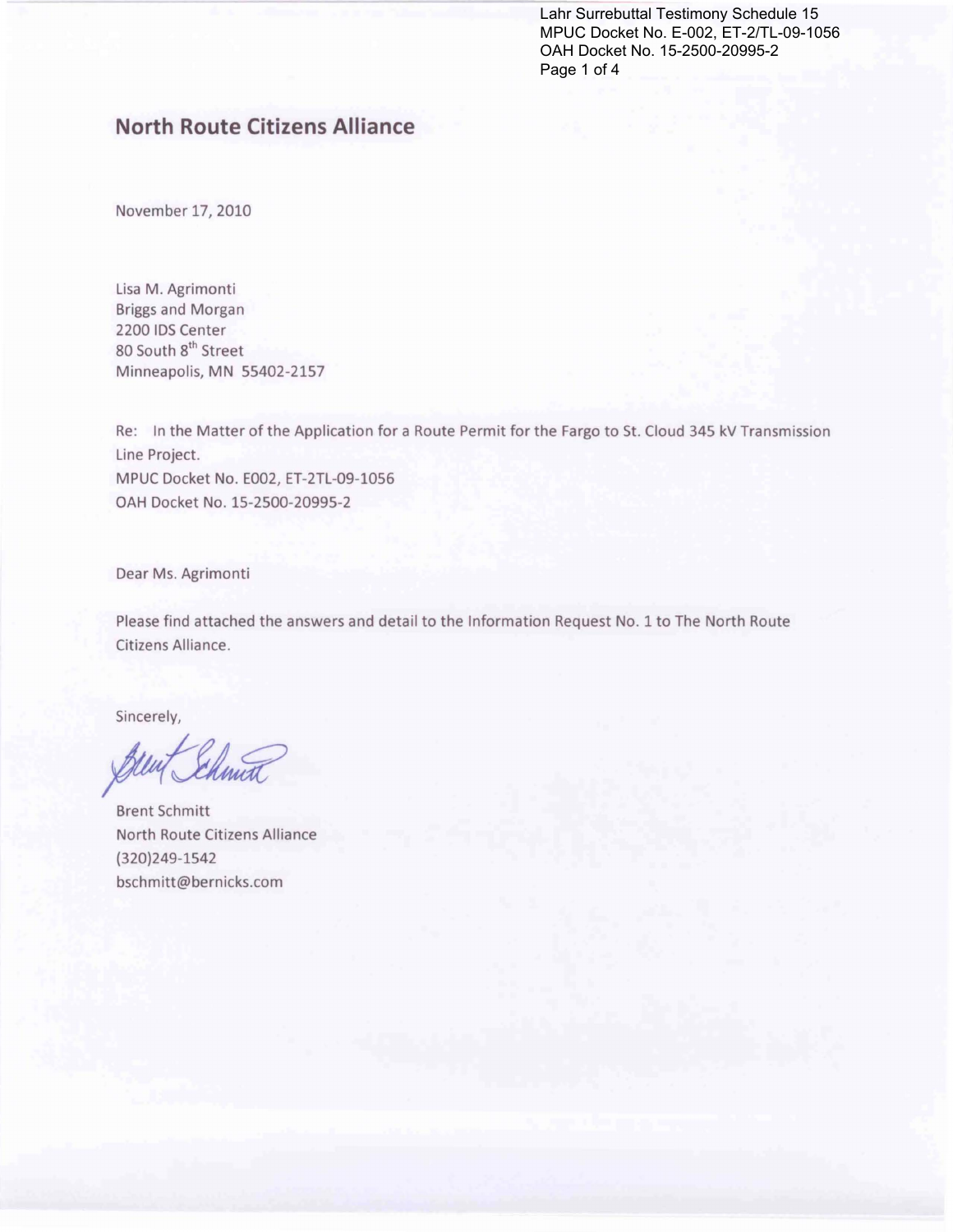Lahr Surrebuttal Testimony Schedule 15 MPUC Docket No. E-002, ET-2/TL-09-1056 OAH Docket No. 15-2500-20995-2 Page 2 of 4

# **Information Request Answers**

#### Answers to Questions:

- A) NoRCA Suggested there would be a total of 115 homes in preferred corridor, Not an additional 115.
- 8) Analysis was not completed for all potential routes
- C) Listing of Information is listed in Attachment "Reply Detail" Information Provided with Notes: Please see Index below of "Reply\_Detail" Maps utilized in finding missing homes are in Attachment "DEIS\_Maps\_Utilized"
- D) Maps with missing locations not provided. These may be provided with a time extension.

# Detail Index

#### Part 1: Missing Homes withing 500' on Map

Note: There are a select few that may not be within 500' but are very close if not.

#### Part 2: Other Missing Significant Items

Note: These are other structures not Identified

Part 3: locations that appear to be within 75'

Part 4: Missing Homes within the 1.25 mile easement of the Eastery Preferred Route Note: These are not within the 500' mark but are within the easment.

#### Part 5: Endangered Species and the Hemker Park and Zoo

Note: Home of 5 African Penguins which are on the Endangered Species Listing and Line is projected to be within 500'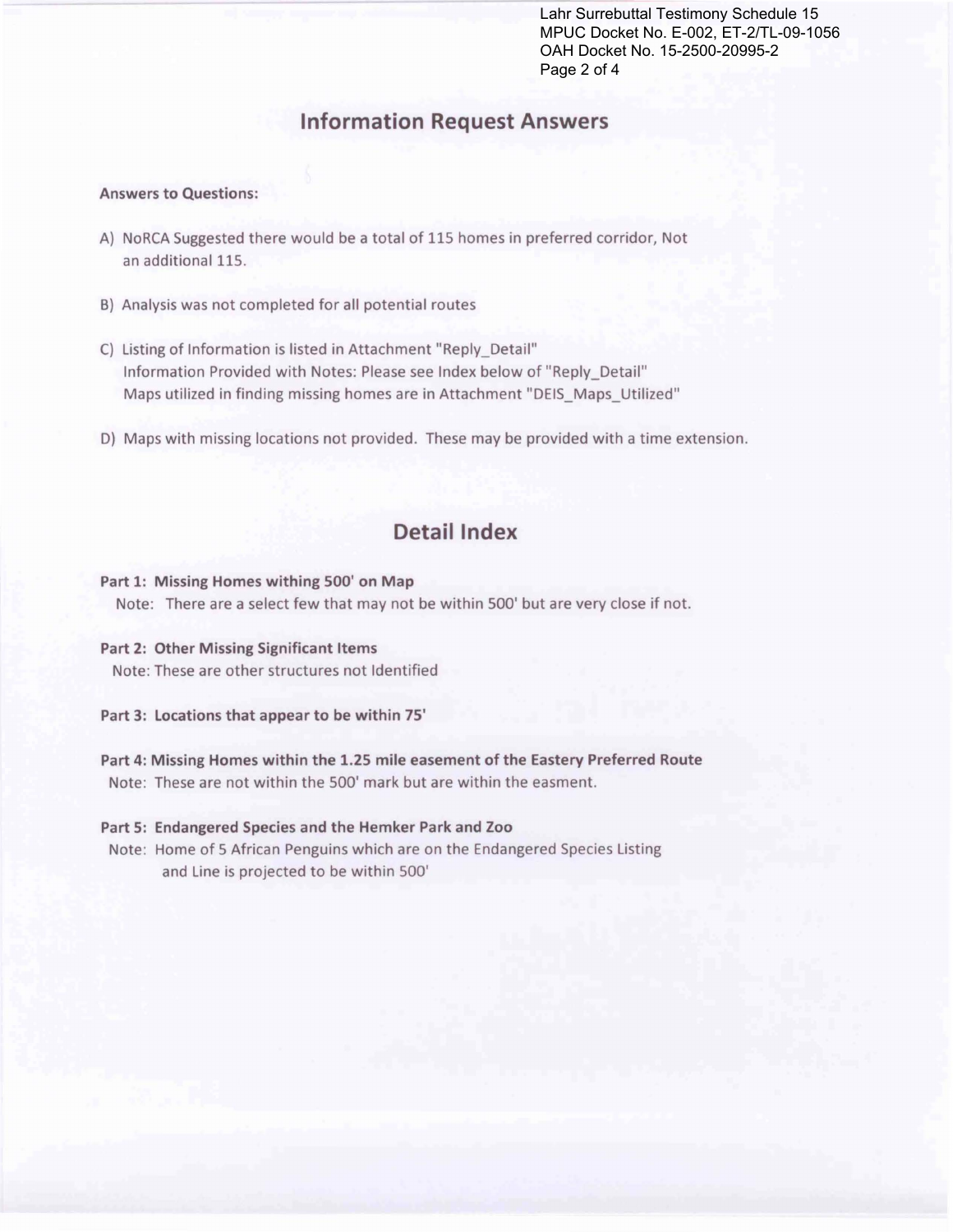| í |
|---|
|   |
|   |
|   |
|   |
|   |
|   |
|   |
| r |
|   |
|   |
|   |

| EPLY DETAIL:                                         |                                                   |                 |                   |                                           |
|------------------------------------------------------|---------------------------------------------------|-----------------|-------------------|-------------------------------------------|
|                                                      | Missing Homes within 500' on Map - No Yellow Dots |                 |                   |                                           |
| Name / Description                                   | <b>Address</b><br>Count                           | City/Township   | <b>Route</b>      | <b>Other Notes</b>                        |
| Homes (3 homes on property)                          | 39057 CO Rd 132                                   | Brockway Twsp   | Preferred & Alt A | CO Rd 132                                 |
| - Homes (Converted Pole Bidg + Trailer Home          | 39082 115th Avenue                                | Brockway Twsp   | Preferred & Alt A | 115th Avena, Brockway                     |
| - Home                                               | 9752 380th Street                                 | Brockway Twsp   | Preferred & Alt A | 380th Street (Dead end from 105 Ae.)      |
| Home                                                 | 9240 or 9255 378th Street                         | St. Wendel Twsp | Preferred & Alt A | 378th Sth (Dead End from Co Rd 2)         |
| Home, Converted Pole Building                        | 91441 Co Rd 4                                     | St. Wendel Twsp | Preferred & Alt A |                                           |
| Home                                                 | 91st Avenue                                       | St. Wendel Twsp | Preferred & Alt A | 91 st Avenue (Dead end from Co Rd 2)      |
| new Home                                             | 7753 322 Street                                   | St. Joseph Twsp | Preferred & Alt A | 322 st near Co Rd 133                     |
| Home                                                 | 8025 Mullen Road                                  | St. Joseph Twsp | Preferred & Alt A |                                           |
| Home                                                 | 8038 Mullen Road                                  | St. Joseph Twsp | Preferred & Alt A |                                           |
| Home                                                 | 7855 Mullen Road                                  | St. Joseph Twsp | Preferred & Alt A |                                           |
| Home (2 total on property)                           | 13792 or 13796 Co Rd 52                           | Holding Twsp    | Preferred         | Co Rd 52, near Co Rd 3                    |
| Home                                                 | 3384591st Ave                                     | St. Wendel Twsp | Preferred & Alt A | On 91st Ae, West of Co Rd 2               |
| Home (2 share 1 driveway)                            | 17474 or 17472 360th Street                       | Avon Twsp       | Preferred         | 360th and Co Rd 9                         |
| Home: Blattner                                       | 21571 Trestle Ridge Road                          | Albany Twsp     | Preferred         | CSAH 10 and 380th Street                  |
| Home: Benkowski                                      | 37762 145th Ave                                   | Avon Twsp       | Preferred         | 145th Ave and Co Rd 52                    |
| Home: Iverson 500ft? Right there. Missing            | 37874 225th Ave                                   | Albany Twsp     | Preferred         | 225th Ave and 380th St                    |
| Home: Hoffman: Not Missing but not located correctly | 37373 Co Rd 155                                   | Avon Twsp       | Preferred         | Co Rd 155 and 145th Ave                   |
| Home                                                 | 15845 Co Rd 151                                   | Holding Twsp    | Alt A             |                                           |
| Home                                                 | 16996 Co Rd 151                                   | Holding Twsp    | Alt A             |                                           |
| Home                                                 | 1 17013 Co Rd 151                                 | Holding Twsp    | Alt A             |                                           |
| Home                                                 | 1 22648 Co Rd 17                                  | Milwood Twsp    | Alt A             |                                           |
| Home                                                 | 1 27828 Co Rd 17                                  | Milwood Twsp    | Alt A             |                                           |
| New Home Jim Guiese                                  | 1 23401 Co Rd 17                                  | Krain           | Alt A             |                                           |
| Count Total                                          | 25                                                |                 |                   |                                           |
| Missing on the Preferred Route Total                 | គ្ន                                               |                 |                   |                                           |
| Missing on the Alternate A Route Total               | ဍ                                                 |                 |                   |                                           |
|                                                      | <b>Other Missing Significant Items</b>            |                 |                   |                                           |
| Name / Description                                   | Address<br>Count                                  | City/Township   | <b>Route</b>      | <b>Nearest Intersection (Description)</b> |
|                                                      |                                                   |                 |                   |                                           |

| Name / Description                                                      | <b>Address</b><br>Count                                                   | City/Township                        | Route        | <b>Nearest Intersection (Description)</b> |
|-------------------------------------------------------------------------|---------------------------------------------------------------------------|--------------------------------------|--------------|-------------------------------------------|
| 1 - Missing Business within 500 - Berkon                                | 40997 Co Rd 9                                                             | Holding Twsp                         | Preferred    |                                           |
| 1 - New Chicken Barn being constructed 500' is questionable             | South of 370th St aka. St Anna Dr.                                        | Albany Twsp                          | Preferred    |                                           |
| Count Total                                                             |                                                                           |                                      |              |                                           |
|                                                                         |                                                                           |                                      |              |                                           |
|                                                                         | <b>cations that Appear to be within 75'</b>                               |                                      |              |                                           |
| Name / Description                                                      | <b>Address</b><br>Count                                                   | City/Township                        | <b>Route</b> | <b>Nearest Intersection (Description)</b> |
| 1- Included. in DEIS, but appears to be w/in 75 feet                    | 3367483rd Ave                                                             | St. Wendel Twsp<br>Preferred & Alt A |              |                                           |
| 1- Included in DEIS, but 1 of the 2 will appear to be well within 75 ft | 38183 in Krain Sec 33 or 37964 in Albany Sec 4 Krain and Albany Preferred |                                      |              | 380th St and Hwy 238                      |

|                                                                        | cations that Appear to be within 75'<br><u>ğ</u>                          |                                      |       |                                    |
|------------------------------------------------------------------------|---------------------------------------------------------------------------|--------------------------------------|-------|------------------------------------|
| Name / Description                                                     | <b>Address</b><br>Count                                                   | City/Township                        | Route | Nearest Intersection (Description) |
| - Included. in DEIS, but appears to be w/in 75 feet                    | 3367483rd Ave                                                             | St. Wendel Twsp<br>Preferred & Alt A |       |                                    |
| - Included in DEIS, but 1 of the 2 will appear to be well within 75 ft | 83183 in Krain Sec 33 or 37964 in Albany Sec 4 Krain and Albany Preferred |                                      |       | 380th St and Hwy 238               |
| Count Total                                                            |                                                                           |                                      |       |                                    |

ount Total<br>2<br>2

Count Total

Lahr Surrebuttal Testimony Schedule 15 MPUC Docket No. E-002, ET-2/TL-09-1056 OAH Docket No. 15-2500-20995-2 Page 3 of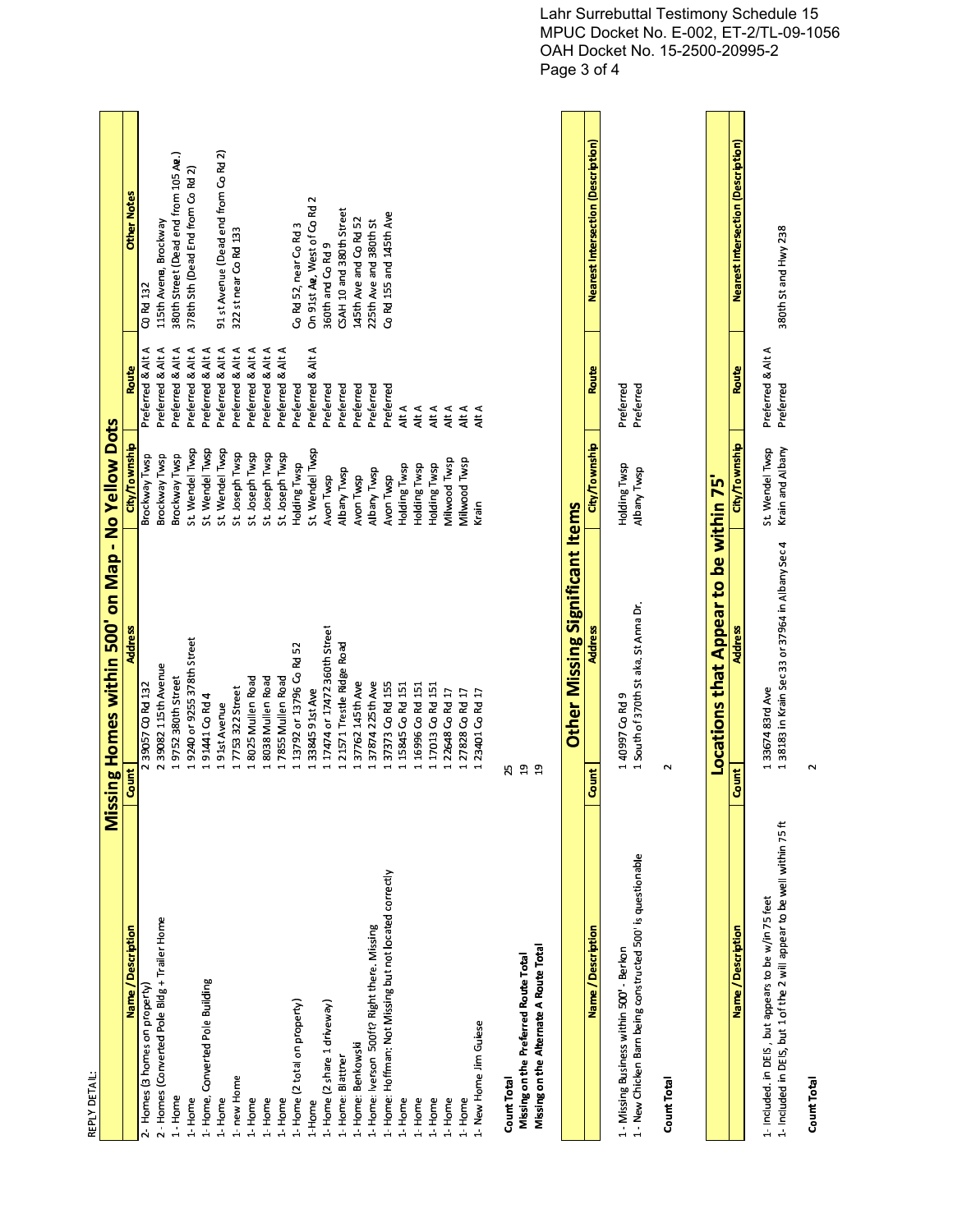|                                        | <b>Missing Home</b> | es within the 1.25 mile easement on Eastern Preferred Route |                                    |                   |                                           |
|----------------------------------------|---------------------|-------------------------------------------------------------|------------------------------------|-------------------|-------------------------------------------|
| Name / Description                     | Count               | Address                                                     | City/Township                      | Route             | <b>Nearest Intersection (Description)</b> |
|                                        |                     |                                                             |                                    |                   |                                           |
| 3-Homes                                |                     | 3 37575 County Road 2                                       | St. Wendel Twsp                    | Preferred & Alt A | On County Road 2, south of 378th Street   |
| 1-Home                                 |                     | 1 36801 County Road 2                                       | St. Wendel Twsp                    | Preferred & Alt A | On County Road 2, north of 368th Street   |
| 1-Home                                 |                     | 18193360th Street                                           | St. Wendel Twsp                    | Preferred & Alt A | On 360th Street, East of Co. Rd. 2        |
| 1-Home                                 |                     | 18195360th Street                                           | St. Wendel Twsp                    | Preferred & Alt A | On 360th Street, East of Co. Rd. 2        |
| $1 -$ Home                             |                     | 133416 County Road 2                                        | St. Wendel Twsp                    | Preferred & Alt A | On County Road 2, South of County Road 4  |
| 1-Home                                 |                     | 34406 County Road 4                                         | St. Wendel Twsp                    | Preferred & Alt A | On County Road 4, East of County Road 2   |
|                                        |                     | 34294 County Road 4                                         | St. Wendel Twsp                    | Preferred & Alt A | On County Road 4, East of County Road 2   |
|                                        |                     | 133641 County Road 4                                        | St. Wendel Twsp                    | Preferred & Alt A | On County Road 4, West of County Road 133 |
| $1$ -Home<br>$1$ -Home<br>$1$ -Home    |                     | 9198 341st Street                                           | St. Wendel Twsp                    | Preferred & Alt A | On 341st Street, West of County Road 2    |
| $1 -$ Home                             |                     | 9181 341st Street                                           | St. Wendel Twsp                    | Preferred & Alt A | On 341st Street, West of County Road 2    |
| $L$ -Home                              |                     | 9176 341st Street                                           | St. Wendel Twsp                    | Preferred & Alt A | On 341st Street, West of County Road 2    |
| 1-Home                                 |                     | 1 7777 341st Street                                         | St. Wendel Twsp                    | Preferred & Alt A | On 341st Street, West of County Road 2    |
| L-Home                                 |                     | 3391991st Avenue                                            | St. Wendel Twsp                    | Preferred & Alt A | On 91st Ae, West of County Road 2         |
| $1 -$ Home                             |                     | 32362 County Road 133                                       | St. Joseph Twsp                    | Preferred & Alt A | On County Road 13, No. of 85th Ae.        |
| 1-Home                                 |                     | 32263 County Road 133                                       | St. Joseph Twsp                    | Preferred & Alt A | On County Road 13, No. of 85th Ae.        |
| 1-Home                                 |                     | 1 32279 County Road 133                                     |                                    | Preferred & Alt A | On County Road 13, No. of 85th Ae.        |
| 1-Home                                 |                     | 32295 County Road 133                                       | St. Joseph Twsp<br>St. Joseph Twsp | Preferred & Alt A | On County Road 13, No. of 85th Ae.        |
| 1-Home                                 |                     | 8343 County Road 134                                        | St. Joseph Twsp                    | Preferred & Alt A | On County Road 13, No. of Hwy 75          |
| 1-Home                                 |                     | 1 8345 County Road 134                                      | St. Joseph Twsp                    | Preferred & Alt A | On County Road 18, No. of Hwy 75          |
| 1-Home                                 |                     | 1 8349 County Road 134                                      | St. Joseph Twsp                    | Preferred & Alt A | On County Road 18, No. of Hwy 75          |
| New Home under construction            |                     | 1 ???? County Road 4                                        | St. Wendel Twsp                    | Preferred & Alt A | Off County Road 4, on Watab River         |
| <b>Total Preferred and Alt A Count</b> | 23                  |                                                             |                                    |                   |                                           |
|                                        |                     |                                                             |                                    |                   |                                           |

**I** 

Endangered Species and The Hemker Park and Zoo within 500' Endangered Species and The Hemker Park and Zoo within 500'<br>Endangered Species and The Hemker Park and Zoo within 500' Total Preferred and Alt A Count<br> **Endangered** !

**Hemker Park and Zoo**<br>26715 Co Rd 39<br>Freeport, MN 56331

# Endangered Species: The Black-Footed Penguin

/((.&0/H NS5O++9 # 5?E/;>-ndangered Species: The Black-Footed Pengui<br>5 African Penguins, also know as the Black-footed Penguin<br>In September 2010, the African Penguin was listed as enda<br>lore Information on the endangered listing may be found enguins, also know as the Black-footed P enguin are cared for at, and by, the Hemker Zo<br>as endangered under the U.S. Endagered Specie<br>**found at:** enguin was listed as endangered under the U.S. Endagered Species Act<br>.

# - In September 2010, the African P<br>More Information on the endange W[Z

X

VX¨
Z©

www.fws.gov/endangere<br>Other Item:<br>- Many Other Animals an - Many Other Animals and species are cared for at the Hemker P rk and Zoo as we

Lahr Surrebuttal Testimony Schedule 15 MPUC Docket No. E-002, ET-2/TL-09-1056 OAH Docket No. 15-2500-20995-2 Page 4 of 4